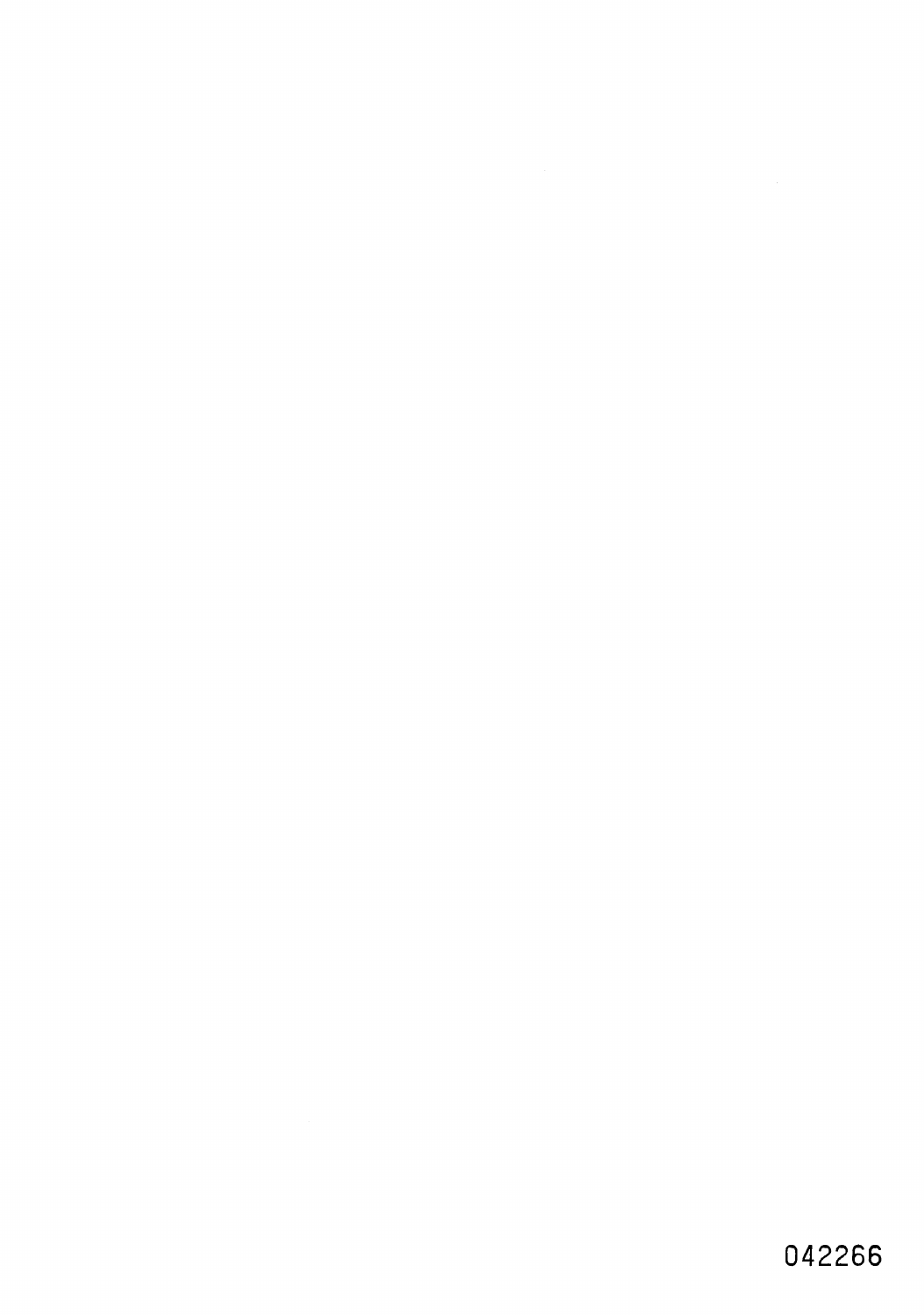**УТВЕРЖДЕНЫ** приказом Министерства строительства и жилищнокоммунального хозяйства Российской Федерации OT 29 okmedie 2015  $\Gamma$ .  $\overline{\mathcal{N}^{\mathcal{Q}}$   $\frac{444}{\mu\rho}$ 

## Методические рекомендации по принятию субъектом Российской Федерации решений о внесении изменений в региональную программу капитального ремонта общего имущества в многоквартирных домах

#### **І. Общие положения**

1. рекомендации Настоящие методические (далее  $\overline{\phantom{0}}$ Методические рекомендации) разработаны с целью оказания методического содействия органам государственной власти субъектов Российской Федерации при принятии ими решений о внесении изменений в утвержденную региональную программу капитального ремонта общего имущества в многоквартирных домах (далее региональная программа).

## **II. Основные рекомендации** по подготовке принятия решения о внесении изменений в региональную программу

Российской правовым актом субъекта Федерации 2. Нормативным рекомендуется установить порядок, сроки и основания принятия решения о внесении изменений в региональную программу исполнительным органом субъекта Российской Федерации, ответственным государственной власти  $3a$ реализацию региональной программы (далее - уполномоченный орган), а также сроки направления в уполномоченный орган сведений, необходимых для принятия решения о внесении изменений в региональную программу, в том числе при актуализации региональной программы. Нормативным правовым актом субъекта Российской Федерации может быть определено, что изменения в региональную программу вносятся преимущественно при ее актуализации, за исключением изменений, связанных с проведением капитального ремонта в текущем году региональной программы.

нормативном субъекта Российской Федерации,  $3.$ B правовом акте настоящих Методических рекомендаций, предусмотренном ПУНКТОМ 2 рекомендуется предусмотреть, что сведения, необходимые для принятия решения об изменении региональной программы, предусмотренные пунктами  $5 - 6$  настоящих Методических рекомендаций, направляются в уполномоченный орган органами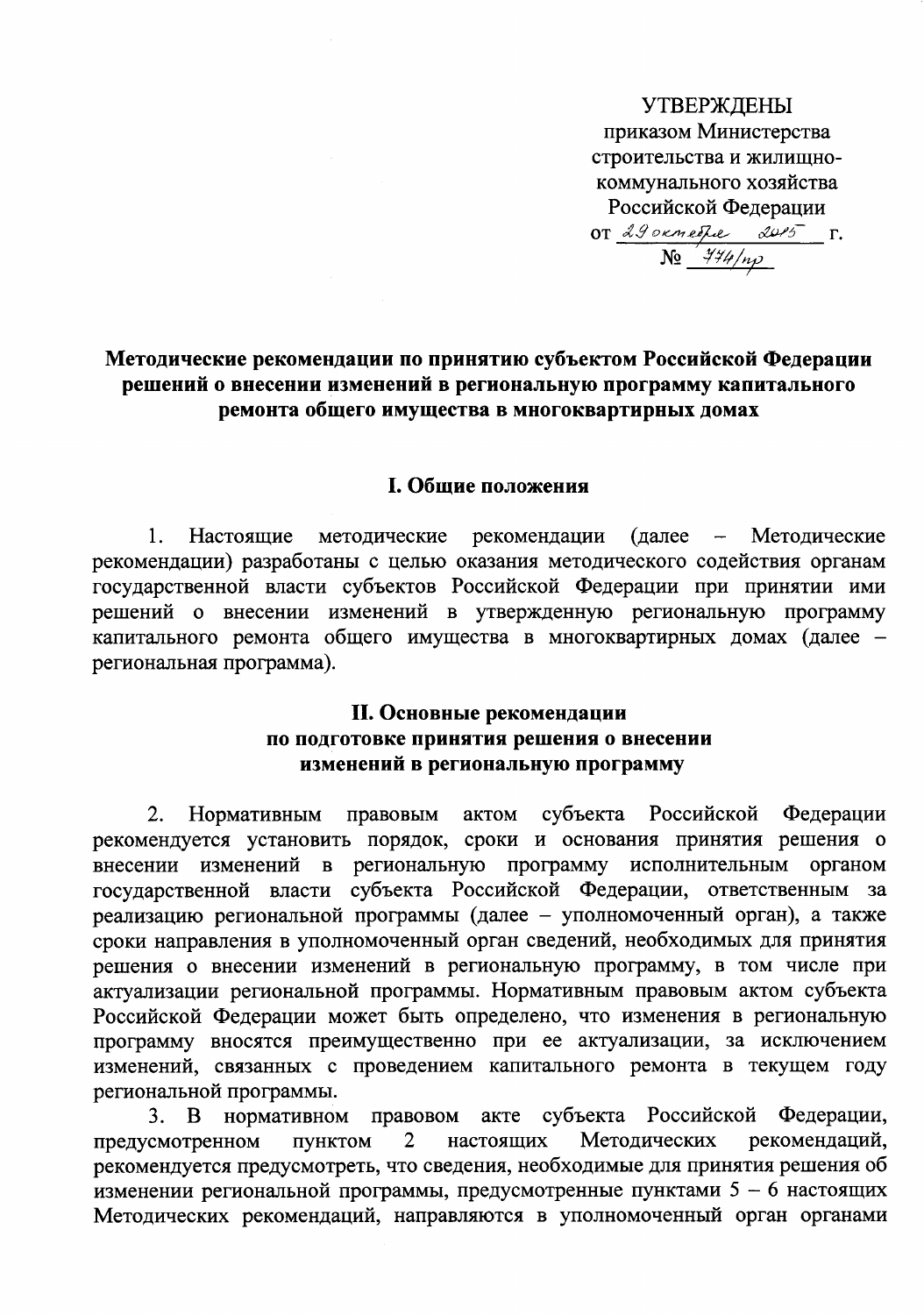местного самоуправления муниципальных районов и городских округов (далее самоуправления), местного специализированной органами некоммерческой организацией, осуществляющей деятельность, направленную на обеспечение проведения капитального ремонта общего имущества в многоквартирных домах (далее - региональный оператор), органом исполнительной власти субъекта Российской Федерации, ответственным за проведение мониторинга технического состояния многоквартирных домов.

4. Рекомендуется предусмотреть, что сведения о многоквартирных домах, предоставляются органами местного самоуправления по единой форме (перечню), утвержденной уполномоченным органом.

5. В сведениях о многоквартирных домах, включаемых в региональную программу, рекомендуется указывать следующую информацию о:

а) введенных в эксплуатацию после завершения строительства ИЛИ реконструкции;

б) ранее не включенных в региональную программу в результате технических ошибок:

в) подлежащих включению в региональную программу в связи с изменениями, внесенными в Жилищный кодекс Российской Федерации (далее - Жилищный кодекс).

6. В сведения о многоквартирных домах, подлежащих исключению из региональной программы, рекомендуется включать информацию:

а) о признанных в установленном порядке аварийными и подлежащими сносу;

б) по которым установлено наличие основания (оснований) для не включения такого дома в региональную программу в соответствии с нормативным правовым актом субъекта Российской Федерации, принятым в соответствии с пунктом 1 части 2 статьи 168 Жилищного кодекса.

7. Обращения о внесении изменений в отношении сроков проведения капитального ремонта и (или) перечня работ по капитальному ремонту могут быть направлены в уполномоченный орган в случаях:

а) сокращения перечня планируемых видов услуг и (или) работ по капитальному ремонту многоквартирного дома в случаях:

установления отсутствия конструктивных элементов, внутридомовых инженерных систем, относящихся к общему имуществу, в отношении которых утвержденной региональной программой предусмотрен капитальный ремонт;

изменения способа формирования фонда капитального ремонта  $\overline{a}$ основаниям, предусмотренным частью 7 статьи 189 и частью 10 статьи 173 Жилищного кодекса, если ранее на основании решения общего собрания собственников помещений в многоквартирном доме был установлен перечень услуг и (или) работ по капитальному ремонту многоквартирного дома, превышающий состав перечня услуг и (или) работ по капитальному ремонту, установленный частью 1 статьи 166 Жилищного кодекса и нормативным правовым актом субъекта Российской Федерации, принятым в соответствии с частью 2 статьи 166 Жилищного кодекса, и при этом собственниками помещений в многоквартирном доме не принято или не реализуется решение об установлении взноса на капитальный ремонт в размере, превышающем установленный минимальный размер взноса на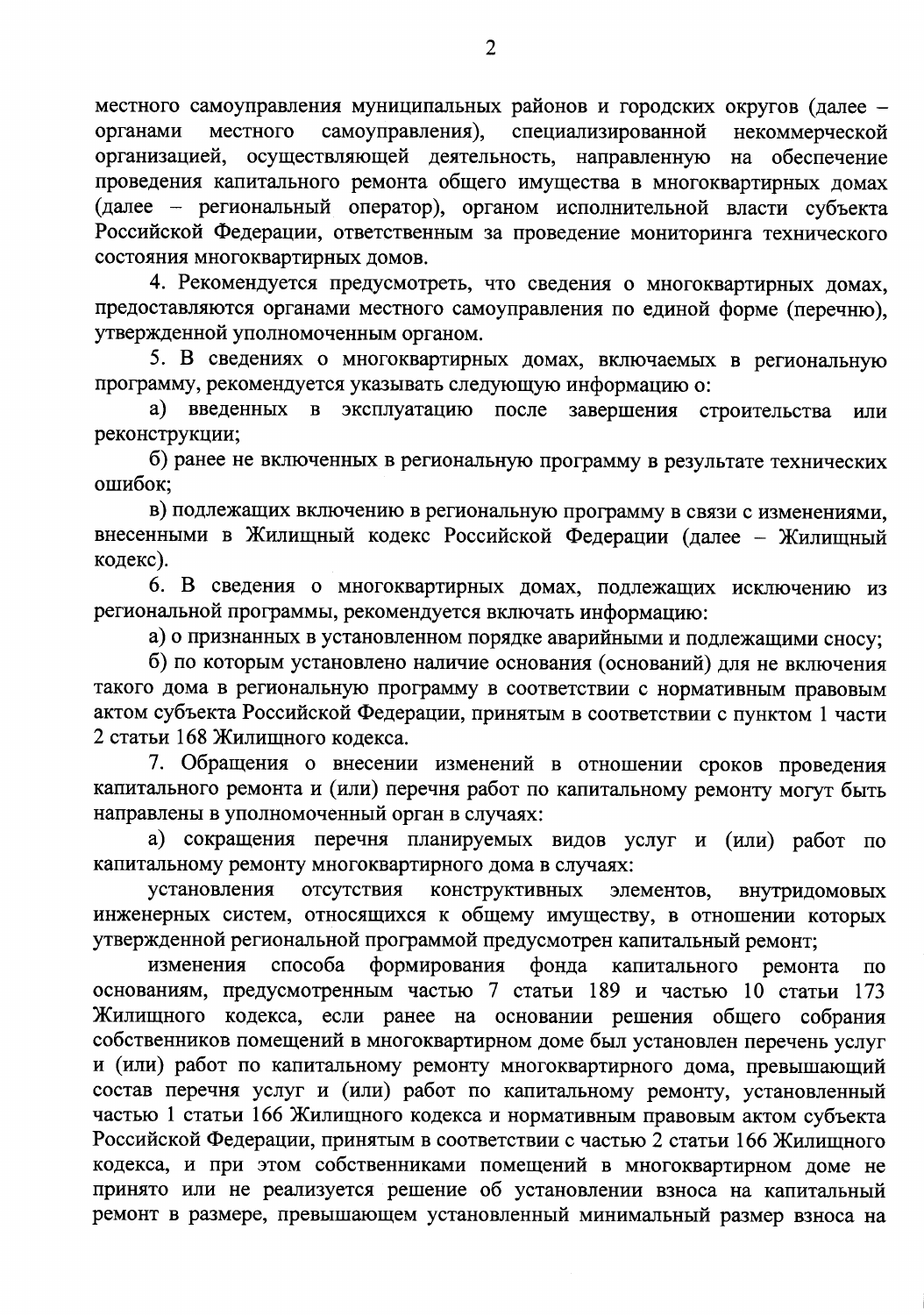капитальный ремонт, для финансирования таких услуг и (или) работ;

б) переноса установленного срока капитального ремонта общего имущества в многоквартирном доме (срока оказания отдельных услуг и (или) выполнения работ по капитальному ремонту) на более поздний период в случаях, если:

запланированный вид услуг и (или) работ по капитальному ремонту общего имущества в многоквартирном доме был проведен ранее и при этом в порядке установления необходимости проведения капитального ремонта общего имущества в многоквартирном доме определено, что повторное оказание таких услуг и (или) выполнение таких работ в срок, установленный региональной программой капитального ремонта, не требуются;

общим собранием собственников помещений в многоквартирном доме принято решение о переносе капитального ремонта общего имущества  $\mathbf{B}$ многоквартирном доме (отдельного вида услуг и (или) работ по капитальному ремонту) на более поздний срок и при этом в соответствии с порядком установления необходимости проведения капитального ремонта общего имущества  $\bf{B}$ многоквартирном доме определено, что отсутствует необходимость в проведении капитального ремонта (отдельного вида услуг и (или) работ по капитальному ремонту) в предусмотренный региональной программой срок;

собственники помещений в многоквартирном доме, формировавшие фонд капитального ремонта на специальном счете, не провели капитальный ремонт общего имущества в многоквартирном доме в срок, предусмотренный региональной программой, в связи с чем после изменения способа формирования фонда капитального ремонта в соответствии с частью 7 статьи 189 Жилищного кодекса возникает необходимость определить иной срок для проведения капитального ремонта многоквартирного дома региональным оператором;

в) расширения перечня планируемых видов услуг и (или) работ по капитальному ремонту многоквартирного дома в случаях:

установления наличия в многоквартирном доме конструктивных элементов и (или) внутридомовых инженерных систем, относящихся к общему имуществу в многоквартирном доме, работы по капитальному ремонту которых входят в состав перечня услуг и (или) работ, установленного частью 1 статьи 166 Жилищного кодекса и (или) нормативным правовым актом субъекта Российской Федерации, принятым в соответствии с частью 2 статьи 166 Жилищного кодекса, но не были предусмотрены утвержденной региональной программой;

собственниками помещений принятия  $\, {\bf B} \,$ многоквартирном доме, формирующими фонд капитального ремонта на счете регионального оператора, решения о проведении услуг и (или) работ по капитальному ремонту общего имущества в многоквартирном доме, не входящих в состав перечня услуг и работ по капитальному ремонту, указанных в части 1 статьи 166 Жилищного кодекса и нормативном правовом акте субъекта Российской Федерации, принятом в соответствии с частью 2 статьи 166 Жилищного кодекса, при условии принятия такими собственниками решения о финансировании данных услуг и работ за счет средств собственников помещений в многоквартирном доме, уплачиваемых в виде взноса на капитальный ремонт сверх установленного минимального размера взноса на капитальный ремонт (далее - дополнительные взносы на капитальный ремонт), и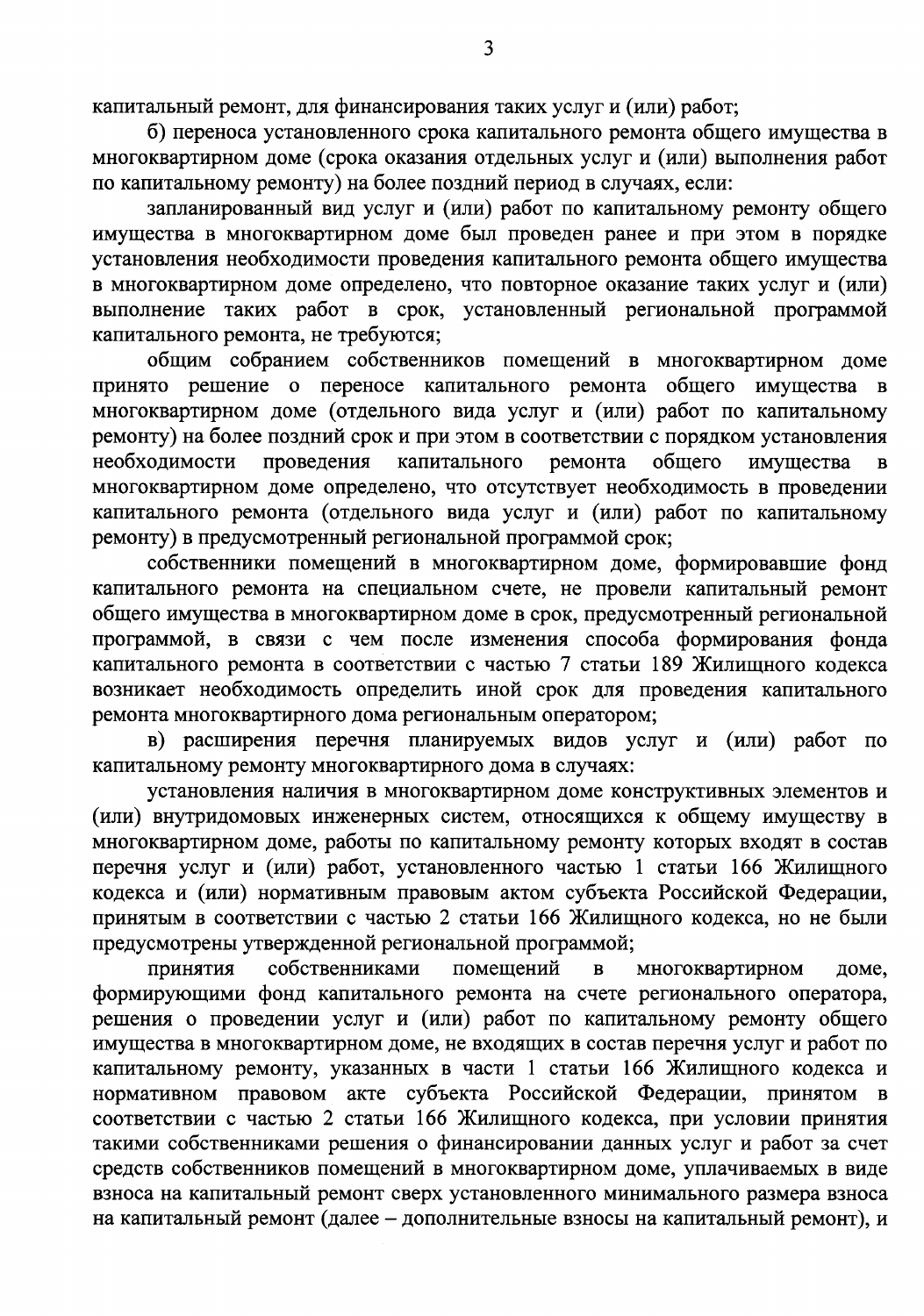(или) за счет иных источников (за исключением средств фонда капитального ремонта, сформированного за счет взносов на капитальный ремонт, исходя из установленного минимального размера взноса);

г) переноса установленного срока капитального ремонта общего имущества в многоквартирном доме (отдельных услуг и (или) работ по капитальному ремонту) на более ранний период (срок) в случаях:

установления необходимости проведения капитального ремонта общего имущества в многоквартирном доме (отдельных видов услуг и (или) работ по капитальному ремонту) в более ранний срок, чем предусмотрено региональной программой, органом государственной власти субъекта Российской Федерации, уполномоченным проведение мониторинга на технического состояния многоквартирных домов, при осуществлении им мониторинга, собственниками товариществом собственников жилья, помещений в многоквартирном доме, кооперативом или иным специализированным потребительским ЖИЛИЩНЫМ кооперативом, управляющей организацией, организацией, оказывающей услуги и выполняющей работы по содержанию общего имущества в многоквартирном доме при непосредственном управлении многоквартирным домом собственниками помещений, в порядке установления необходимости проведения капитального ремонта, предусмотренного нормативным правовым актом субъекта Российской Федерации;

принятия собственниками помещений  $\, {\bf B}$ многоквартирном доме, формирующими фонд капитального ремонта на счете регионального оператора, решения о проведении капитального ремонта общего имущества в многоквартирном доме (отдельных услуг и (или) работ по капитальному ремонту) в более ранний срок, чем предусмотрено региональной программой, при условии достаточности средств фонда капитального ремонта для проведения капитального ремонта и (или) принятия такими собственниками решения об установлении дополнительных взносов на капитальный ремонт, и (или) о привлечении региональным оператором иных средств для проведения капитального ремонта в более ранний срок с последующим возмещением расходов регионального оператора  $3a$ счет дополнительных взносов.

8. При установлении нормативным правовым актом субъекта Российской Федерации порядка внесения в региональную программу изменений, связанных с установлением очередных сроков проведения капитального ремонта общего имущества в многоквартирном доме после выполнения капитального ремонта, предусмотренного региональной программой при ее утверждении, рекомендуется элементов эффективный срок эксплуатации отремонтированных учитывать конструкций и внутридомовых инженерных систем многоквартирного дома и проектного срока эксплуатации многоквартирного дома.

9. При установлении нормативным правовым актом субъекта Российской Федерации случаев, при которых проведение капитального ремонта общего имущества в многоквартирных домах не требует внесения в региональную установить, информация  $\overline{\mathbf{M}}$ документы, рекомендуется ЧTO программу, подтверждающие выполнение капитального ремонта, должны направляться в уполномоченный орган, ответственный за реализацию региональной программы,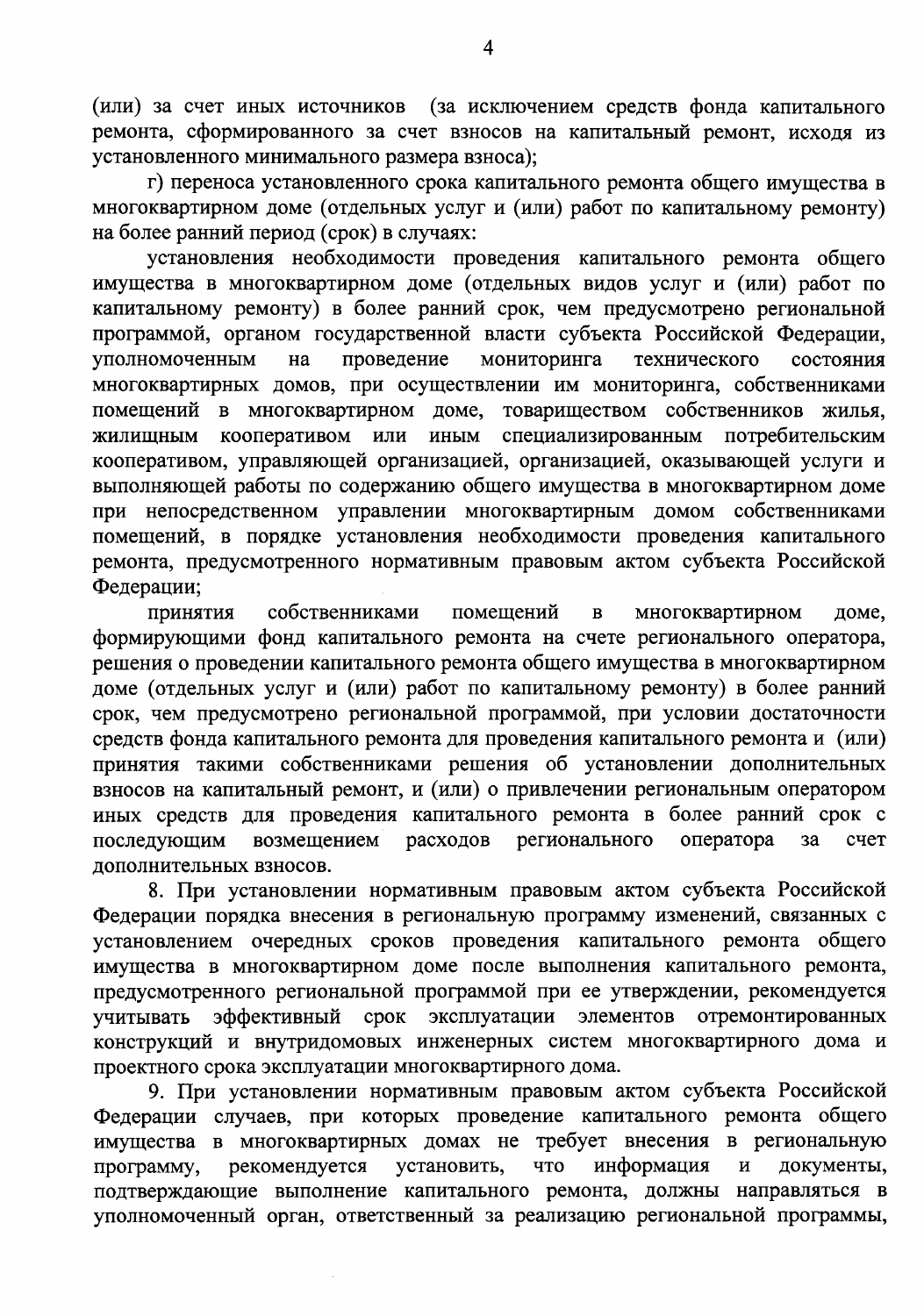для учета выполненных услуг и работ по капитальному ремонту.

10. Субъекту Российской Федерации рекомендуется определить, что в случае формирования фонда капитального ремонта на специальном счете без внесения изменений в региональную программу могут быть выполнены услуги и (или) проведены работы по капитальному ремонту общего имущества в многоквартирном доме, если общим собранием собственников помещений принято решение:

а) о проведении капитального ремонта (отдельных услуг и (или) работ по капитальному ремонту общего имущества в многоквартирном доме) в более ранний предусмотрено региональной программой срок, чем  $\overline{M}$  $0<sup>6</sup>$ источниках финансирования капитального ремонта;

б) об услугах и (или) работах, не входящих в состав перечня услуг и (или) работ по капитальному ремонту, установленного частью 1 статьи 166 Жилищного кодекса и (или) нормативным правовым актом субъекта Российской Федерации, принятым в соответствии с частью 2 статьи 166 Жилищного кодекса, и их финансировании  $3a$ счет взносов на капитальный ремонт, превышающих установленный минимальный размер взноса на капитальный ремонт, и (или) за счет иных источников финансирования (за исключением средств фонда капитального ремонта, сформированного за счет взносов на капитальный ремонт, исходя из установленного минимального размера взноса).

11. Субъекту Российской Федерации в нормативном правовом акте субъекта Российской Федерации, предусмотренном пунктом 2 настоящих Методических рекомендаций, рекомендуется предусмотреть срок подачи обращений о внесении изменений в региональную программу, сроки рассмотрения таких обращений, а также основания для принятия решения об отказе внесения изменений в региональную программу и сроки и способы уведомления заявителя о принятом по обращению решении.

12. Субъекту Российской Федерации рекомендуется определить, что лицами, обратившимися в уполномоченный орган с обращением о внесении изменений в региональную программу (далее - заявители, заявитель), могут быть:

а) собственники, обладающие не менее чем десятью процентами голосов от общего количества голосов собственников помещений в многоквартирном доме;

б) лицо, осуществляющее управление многоквартирным домом или оказание услуг и (или) выполнение работ по содержанию и ремонту общего имущества в многоквартирном доме;

в) региональный оператор.

Субъекту Российской Федерации рекомендуется 13. определить, **ЧТО** заявители, указанные в подпункте «а» - «б» пункта 12 настоящих Методических рекомендаций, вправе направить обращение в уполномоченный орган через орган самоуправления, ответственный местного предоставление за сведений, необходимых для подготовки региональных программ, установленных законом субъекта Российской Федерации в соответствии с частью 6 статьи 168 Жилищного кодекса. В этом случае рекомендуется установить срок, в течение которого орган местного самоуправления обязан направить обращение в уполномоченный орган.

14. В качестве оснований для принятия решения об отказе внесения изменений в региональную программу, предусматривающих перенос срока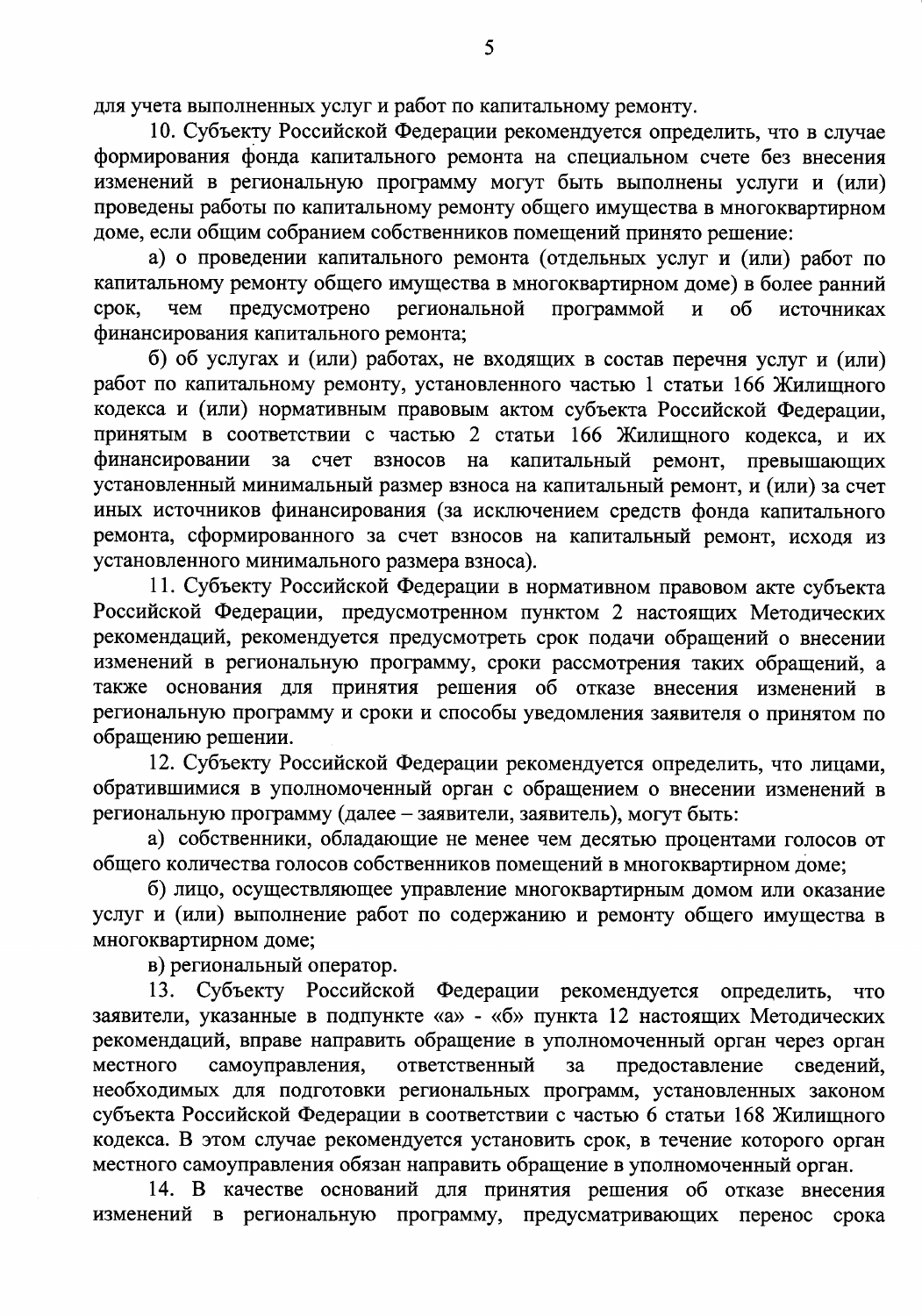капитального ремонта на более ранний срок, расширение перечня услуг и (или) работ по капитальному ремонту, установленного региональной программой, при формировании фонда капитального ремонта в отношении многоквартирного дома на счете регионального оператора, рекомендуется установить:

а) непринятие собственниками помещений в многоквартирном доме решения об установлении дополнительного взноса на капитальный ремонт, в случаях, установленных частью  $1<sup>1</sup>$  статьи 158 Жилищного кодекса;

б) размер фактических поступлений взносов на капитальный ремонт составляет менее чем пятьдесят процентов от размера представленных к оплате счетов;

в) отказ собственников помещений в многоквартирном доме в принятии предложения регионального оператора о привлечении кредита, займа для проведения капитального ремонта в более ранний срок или с большим перечнем услуг и (или) работ, чем предусмотрено региональной программой.

15. В качестве основания для принятия решения об отказе внесения изменений в региональную программу, предусматривающих перенос срока капитального ремонта (отдельных услуг и (или) работ по капитальному ремонту) на более поздний срок, чем это предусмотрено региональной программой, при формировании фонда капитального ремонта в отношении многоквартирного дома на специальном счете, рекомендуется предусматривать необходимость проведения капитального ремонта в срок, запланированный региональной программой, установленную в соответствии с нормативным правовым актом субъекта Российской Федерации.

16. Рекомендуется определить, что не допускается принятие решения об отказе внесения изменений в региональную программу, предусматривающих перенос срока проведения капитального ремонта (отдельных услуг и (или) работ по капитальному ремонту) на более ранний срок, чем предусмотрено региональной программой, в случае установления необходимости проведения капитального ремонта (отдельных услуг и (или) работ по капитальному ремонту) в соответствии с нормативным правовым актом субъекта Российской Федерации.

17. В соответствии с частью 4 статьи 168 Жилищного кодекса во всех случаях, программе региональной предусматривает перенос изменение  $\, {\bf B} \,$ когда установленного срока капитального ремонта общего имущества в многоквартирном доме на более поздний период, сокращение перечня планируемых видов услуг и (или) работ по капитальному ремонту общего имущества в многоквартирном доме, за исключением случаев, указанных в пунктах 1-3 части 4 статьи 168 Жилищного кодекса, в составе перечня документов, прилагаемых к обращению о внесении изменений в региональную программу, рекомендуется предусматривать протокол общего собрания собственников помещений в многоквартирном доме, содержащий соответствующие решения.

18. В случае обращения о переносе установленного срока капитального ремонта общего имущества в многоквартирном доме на более поздний период на основании решения общего собрания собственников помещений в многоквартирном доме или в связи с ранее проведенными услугами и (или) работами, в состав перечня документов рекомендуется включать документы, подтверждающие отсутствие необходимости проведения услуг и (или) работ в запланированный региональной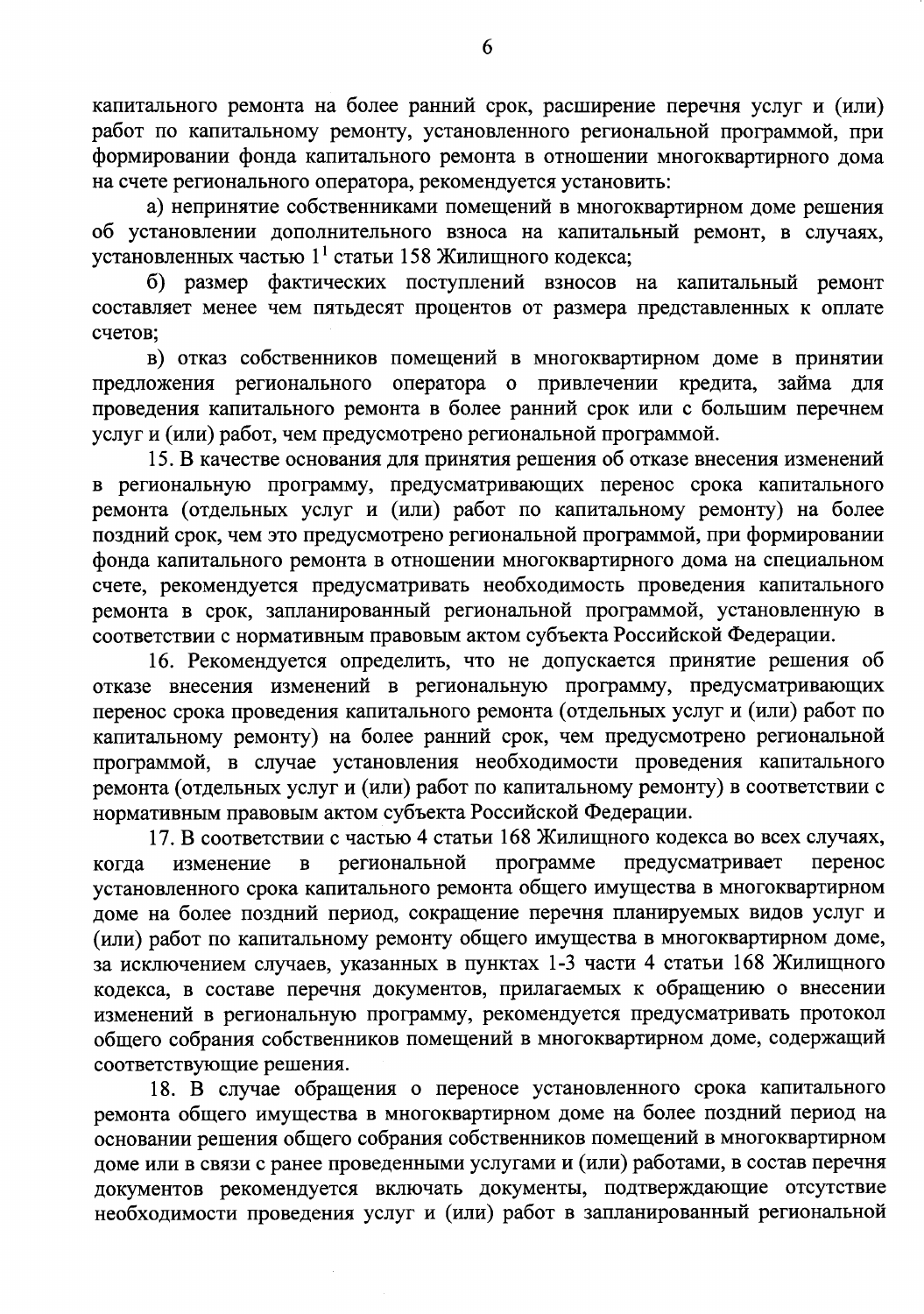программой срок, подготовленные в соответствии с порядком установления проведения капитального ремонта общего необходимости имущества  $\mathbf B$ многоквартирном доме, принятом субъектом Российской Федерации в соответствии с пунктом 8<sup>3</sup> статьи 13 Жилищного кодекса (далее - порядок установления необходимости проведения капитального ремонта).

19. В случае обращения о переносе установленного срока капитального ремонта общего имущества в многоквартирном доме на более ранний срок (период) общего собрания решения собственников помещений на основании многоквартирном доме, формирующими фонд капитального ремонта на счете регионального оператора, в состав перечня документов рекомендуется включать документы, подтверждающие необходимость проведения услуг и (или) работ в более ранний срок, чем запланировано региональной программой, подготовленные в соответствии с порядком установления необходимости проведения капитального ремонта, а также информацию регионального оператора о формировании фонда капитального ремонта в отношении данного многоквартирного дома, содержащую достаточности средств фонда капитального ремонта заключение  $\mathbf O$ для финансирования капитального ремонта в соответствии с решением собственников помещений, а в случае недостаточности средств фонда капитального ремонта и (или) невозможности проведения региональным оператором капитального ремонта за счет собственных средств, в срок, указанный в решении общего собрания, протокол общего собрания собственников помещений в многоквартирном доме, содержащий решение об установлении дополнительного взноса на капитальный ремонт и (или) привлечении региональным оператором заемных средств для проведения капитального ремонта многоквартирного дома в срок, указанный в обращении, и погашении займа (кредита) за счет дополнительных взносов на капитальный ремонт.

20. В случае обращения о расширении установленного региональной программой перечня услуг и (или) работ по капитальному ремонту общего имущества в многоквартирном доме на основании решения общего собрания формирующими фонд собственников помещений в многоквартирном доме, капитального ремонта на счете регионального оператора, в состав перечня документов рекомендуется включать протокол общего собрания собственников помещений в многоквартирном доме, содержащий решения об оказании услуг и (или) выполнении работ, указанных в обращении, сроке выполнения таких услуг и (или) работ, установлении дополнительного взноса на капитальный ремонт, сроке документы, подтверждающие начала внесения такого взноса,  $\rm{a}$ также  $\mathbf{B}$ обращении услуг и (или) работ, необходимость проведения указанных установления подготовленные в соответствии с порядком необходимости проведения капитального ремонта (при наличии), информацию регионального оператора об уплате собственниками помещений взносов на капитальный ремонт и заключение регионального оператора о достаточности имеющихся у него средств для выполнения услуг и (или) работ, указанных в обращении.

### III. Обеспечение публичности принятия решений о внесения изменений в региональную программу